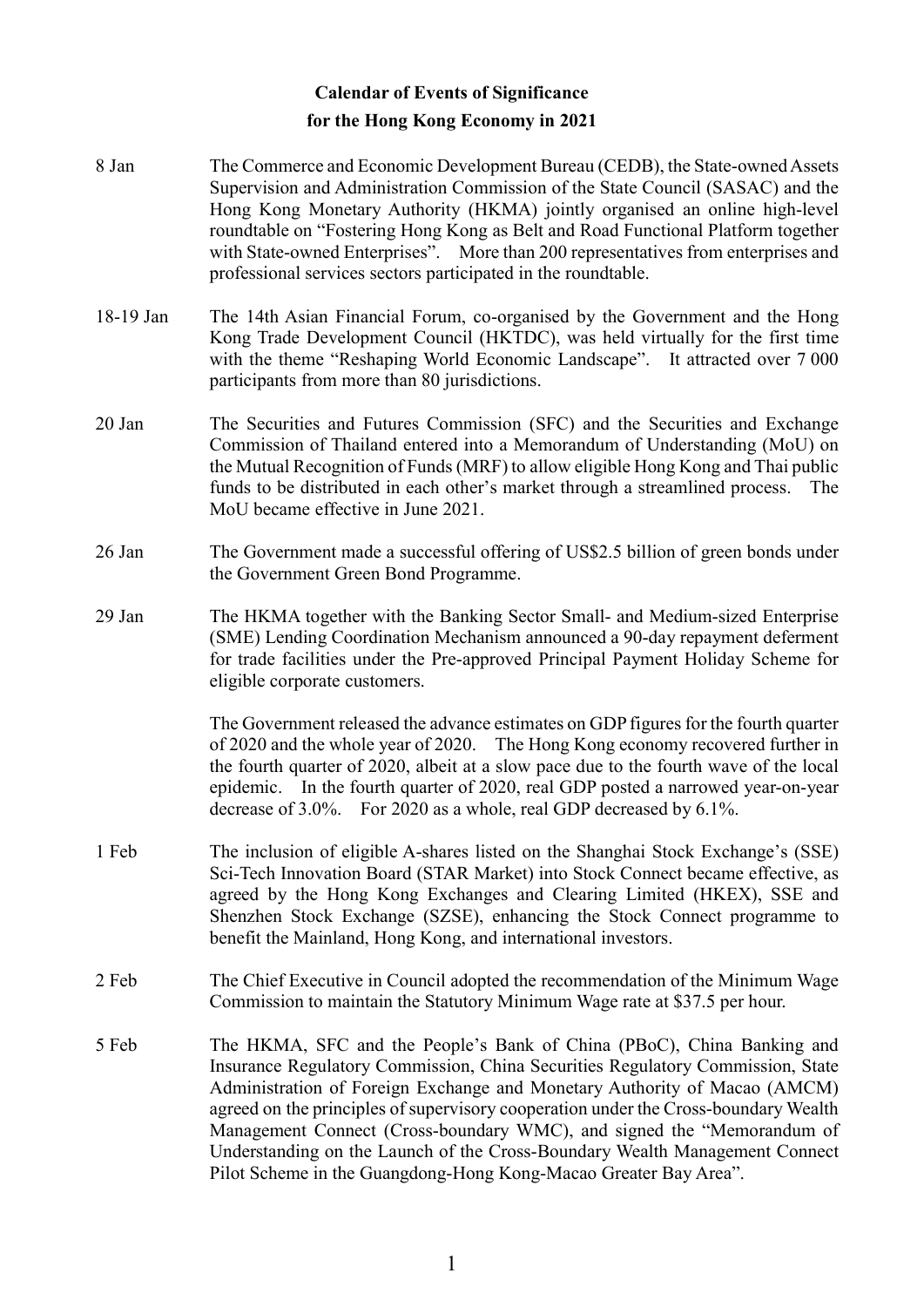- 12 Feb The Free Trade Agreement (FTA) and the related Investment Agreement between Hong Kong and the Association of Southeast Asian Nations (ASEAN) came into force for Cambodia, signifying the full entry into force of the two Agreements signed between Hong Kong and the 10 member states of ASEAN.
- 19 Feb The PBoC issued in Hong Kong a total of RMB25 billion RMB Bills with tenors of three months and one year.
- 24 Feb The Financial Secretary (FS) presented the 2021-22 Budget and announced countercyclical measures costing over \$120 billion to stabilise the economy and relieve people's burden. In particular, the Government would issue electronic consumption vouchers to each eligible person to boost local consumption. FS also announced enhancements to the Special 100% Loan Guarantee of the SME Financing Guarantee Scheme as well as an extension to its application period in order to further alleviate the cash flow pressure faced by SMEs.

The 2020 Economic Background and 2021 Prospects was published along with the 2021-22 Budget. Hong Kong's real GDP growth in 2021 was forecast to range from 3.5 to 5.5%. The underlying and headline consumer price inflation rates for 2021 were forecast to be 1% and 1.6% respectively.

- 25 Feb The Government announced the 2021-22 Land Sale Programme (LSP). The LSP included 15 residential sites (capable of providing about 6 000 flats) and three commercial/hotel sites.
- 26 Feb The Government launched the electronic vaccination records to support the antiepidemic work under the "vaccine bubble" initiative.
- 4 Mar The HKMA together with the Banking Sector SME Lending Coordination Mechanism announced that the Pre-approved Principal Payment Holiday Scheme was extended for another six months to October 2021, except for repayment of trade loans which was deferred by 90 days.
- 5 Mar In line with Government's relief measures announced on 24 February, the Hong Kong Housing Authority (HA) approved the extension of rent concession for its eligible non-domestic tenants with total rent foregone estimated at around \$2,287 million for the 24-month rent concession period up to end September 2021.
- 11 Mar The fourth session of the 13th National People's Congress approved the "Outline of the 14th Five-Year Plan for National Economic and Social Development of the People's Republic of China and the Long-Range Objectives Through the Year 2035" (the 14th Five-Year Plan), which establishes a clear positioning for Hong Kong's future development as well as demonstrates the Central Government's unwavering support for Hong Kong. The 14th Five-Year Plan emphasises the need to uphold the "One country, Two systems" principle as well as safeguard national security in order to maintain the long-term prosperity and stability of Hong Kong; the support for Hong Kong in reinforcing and enhancing its competitive advantages, including strengthening its status or establishing itself as a hub or centre in eight aspects; and the support for Hong Kong in better integrating into the overall development of the country.
- 19 Mar Legislative amendments on profits tax concessions for selected insurance and insurance brokerage business became effective, promoting the development of marine and specialty insurance businesses in Hong Kong.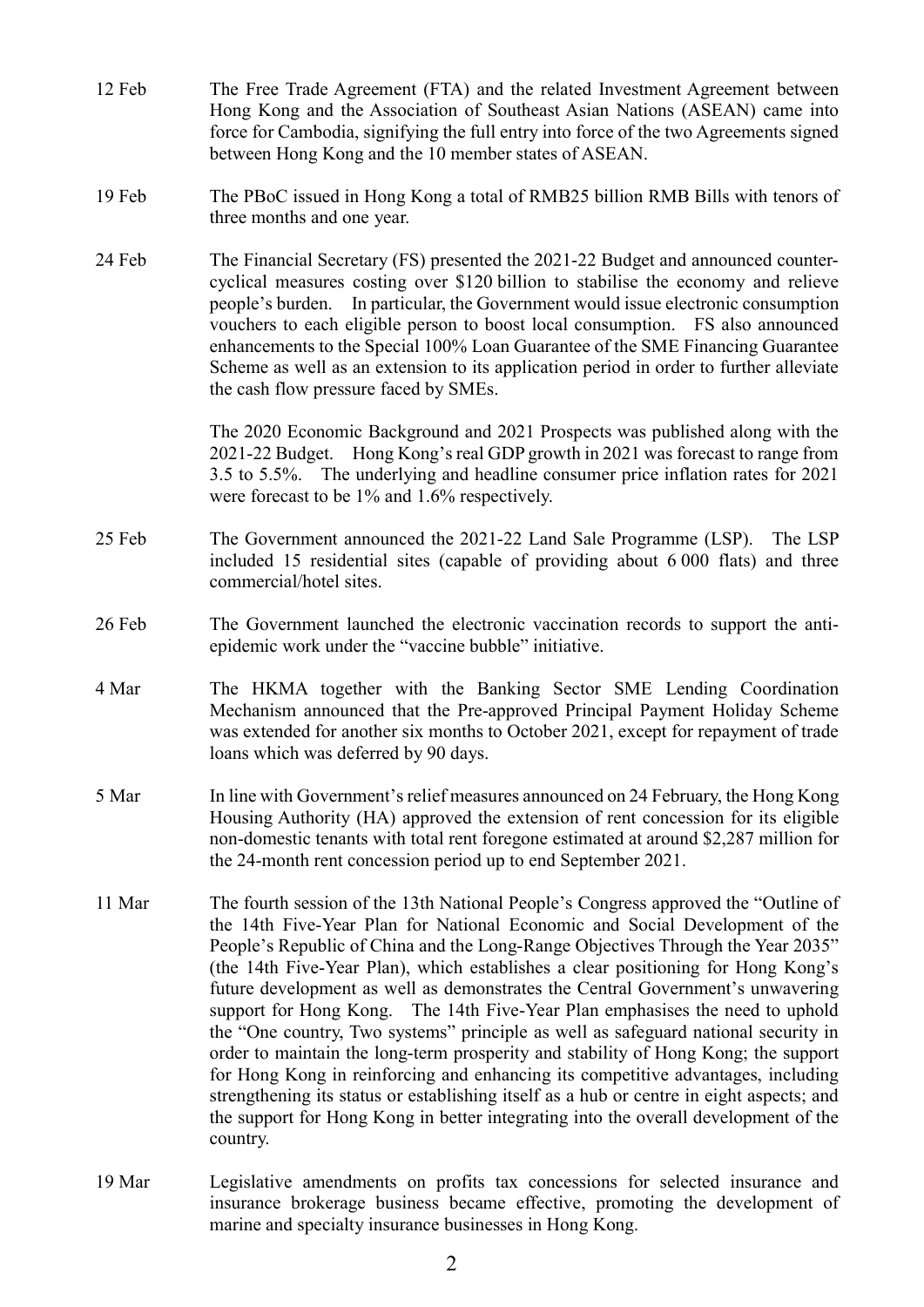- 20 Mar The Chief Executive (CE) attended and delivered a speech at the Hong Kong Session of China Development Forum 2021 under the theme "The development of Hong Kong in the Next Five Years" through video conferencing.
- 23 Mar Airport Authority Hong Kong (AAHK) extended the relief package for the airport community throughout the year in view of the prolonged impact brought by the pandemic. The measures included rental concessions, reduction or waiver of fees for airport retail and catering outlets, airlines, ground handling agents, ramp handling companies and aviation support companies, etc.
- 25 Mar The PBoC issued in Hong Kong RMB5 billion RMB Bills with tenor of six months.
- 29 Mar The Hong Kong Mortgage Corporation Limited (HKMC) Insurance Limited introduced enhancement measures to the Special 100% Guarantee Product under the SME Financing Guarantee Scheme, whereby the application period was extended to 31 December 2021, with the maximum loan amount per enterprise increased from the total amount of employee wages and rents for 12 months to that for 18 months, and the loan amount ceiling increased from \$5 million to \$6 million. In addition, the maximum repayment period was extended from five years to eight years, and the maximum duration of principal moratorium was extended from 12 months to 18 months.
- 18-21 Apr CE visited Hainan to attend the Boao Forum for Asia Annual Conference 2021, and held bilateral meetings with the leaders of some ministries, provinces and cities attending the forum.
- 21-22 Apr CE visited Guangzhou to attend the thematic meeting of the Leading Group for the Development of the Guangdong-Hong Kong-Macao Greater Bay Area hosted and convened by the Vice Premier of the State Council, Mr Han Zheng, to further promote the development of the Shenzhen/Hong Kong Innovation and Technology Cooperation Zone and the Qianhai Shenzhen-Hong Kong Modern Service Industry Cooperation Zone, both of which would bring more new opportunities to Hong Kong people and enterprises.
- 27 Apr The Alliance for Green Commercial Banks, co-launched by the HKMA and International Finance Corporation (IFC), a member of the World Bank Group, hosted the first virtual roundtable on "CEO Talk: Opportunities for Green Bank Transformation". The roundtable attracted over 1 100 participants globally from Asia Pacific, Europe, the Middle East, Africa, and the Americas.

AAHK signed an agreement with Hong Kong Business Aviation Centre for its \$400 million expansion of business aircraft facilities at the Hong Kong International Airport (HKIA) to enhance the competitiveness of Hong Kong as an international aviation hub and in support of Hong Kong's continuous development as the region's premier centre for international businesses.

28 Apr The Legislative Council passed the Inland Revenue (Amendment) (Tax Concessions for Carried Interest) Bill 2021 to provide tax concessions for carried interest distributed by eligible private equity funds operating in Hong Kong.

> The 100% Personal Loan Guarantee Scheme started receiving applications. The Personal Loan Guarantee Scheme aimed at providing a source of financing to unemployed individuals who are suffering from cessation of main recurrent incomes from employment in Hong Kong during the pandemic.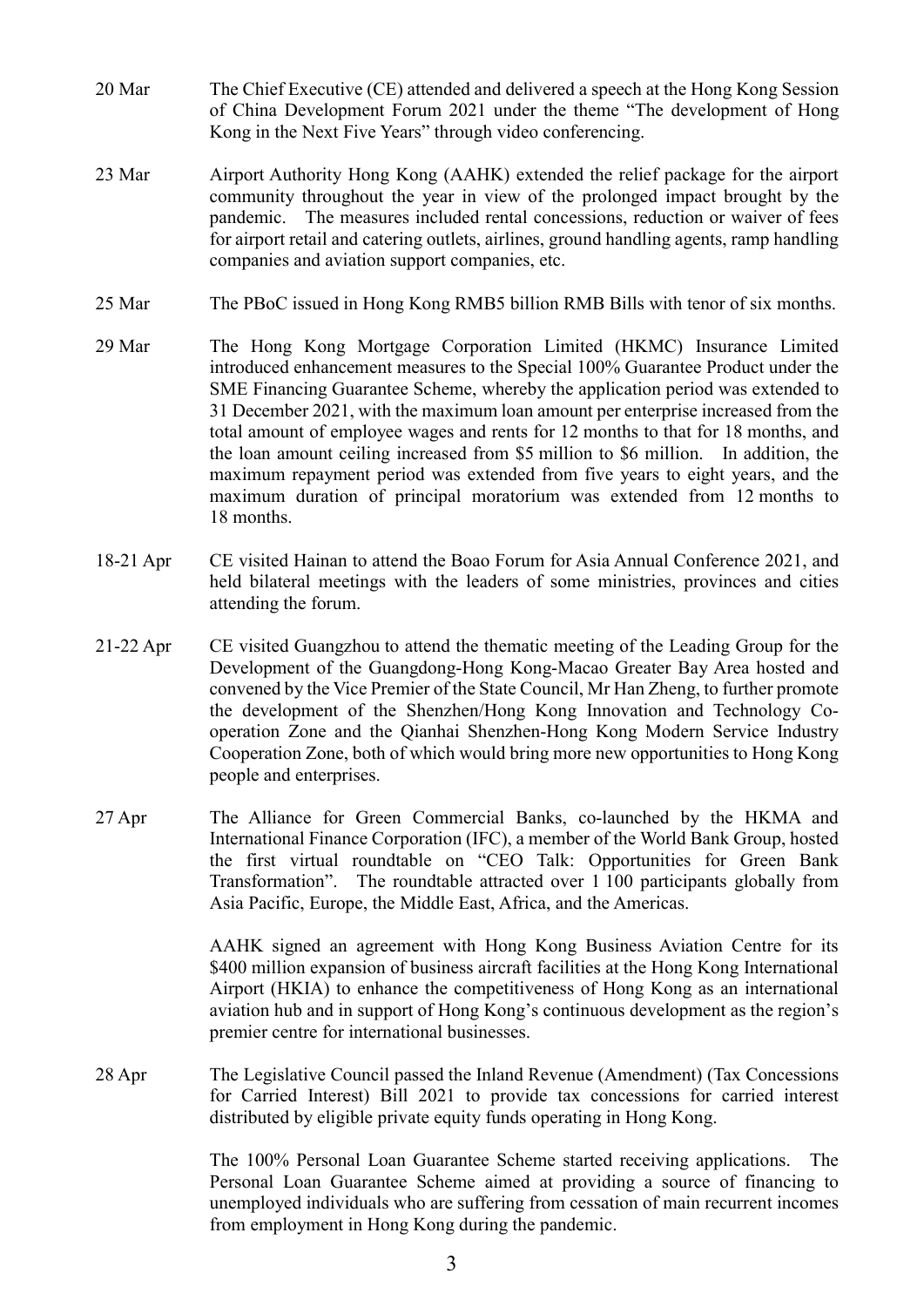- 30 Apr To support enterprises in conducting market promotion activities amid the pandemic, the Government enhanced the SME Export Marketing Fund, including expanding its scope to cover large-scale exhibitions targeting the local market as well as online exhibitions, and relaxing the eligibility criteria to cover all enterprises on top of just SMEs, for a period of two years.
- 3 May The Government released the advance estimates on GDP figures for the first quarter of 2021. Real GDP grew appreciably by 7.8% over a year earlier, mainly reflecting the very strong growth of exports of goods amid the global economic recovery led by the Mainland and the US.
- 10 May The SFC announced the implementation of the Government's three-year grant scheme to subsidise the setting up of open-ended fund companies and real estate investment trusts in Hong Kong.

The Government launched the Green and Sustainable Finance Grant Scheme, providing subsidy for eligible bond issuers and loan borrowers to cover their expenses on bond issuance and external review services. The Scheme will last for three years.

14 May CE led the HKSAR delegation to convene the 22nd Plenary of the Hong Kong/Guangdong Co-operation Joint Conference together with the Guangdong delegation through video conferencing. The meeting held discussions on different areas of cooperation between the two sides. Five co-operation agreements were signed after the meeting.

> CEDB, together with SASAC, launched the Mainland Enterprises Partnership Exchange and Interface Programme and organised the first sharing session thereunder to promote ties between Mainland enterprises and Hong Kong's professional services bodies. About 100 representatives from over 40 enterprises and professional services bodies attended the sharing session, and around 50 one-on-one business matching sessions were arranged.

> The Government released the revised GDP figures for the first quarter of 2021. The Hong Kong economy recovered visibly in the first quarter of 2021, with real GDP resuming appreciable year-on-year growth of 7.9%. Total exports of goods surged thanks to the global economic recovery. Consumption demand revived somewhat but stayed relatively subdued as the fourth wave of the local epidemic disrupted consumption activities especially in the early part of the quarter.

> In the May review of the economic forecast for 2021, the forecast real GDP growth was maintained at 3.5% to 5.5%. The forecast rates of underlying and headline consumer price inflation for 2021 were maintained at 1% and 1.6% respectively.

- 21 May The PBoC issued in Hong Kong a total of RMB25 billion RMB Bills with tenors of three months and one year.
- 24-28 May The StartmeupHK Festival, a leading annual startup event in Asia, was held under the theme of "A Future Unlimited". It hosted 806 speakers from 103 countries and regions, attracting close to 39 000 attendees and featuring 527 exhibitors.
- 1 Jun The first Exchange Traded Funds (ETFs) were listed in Hong Kong and Shanghai concurrently under the new Hong Kong-Mainland ETF Cross-listing Scheme.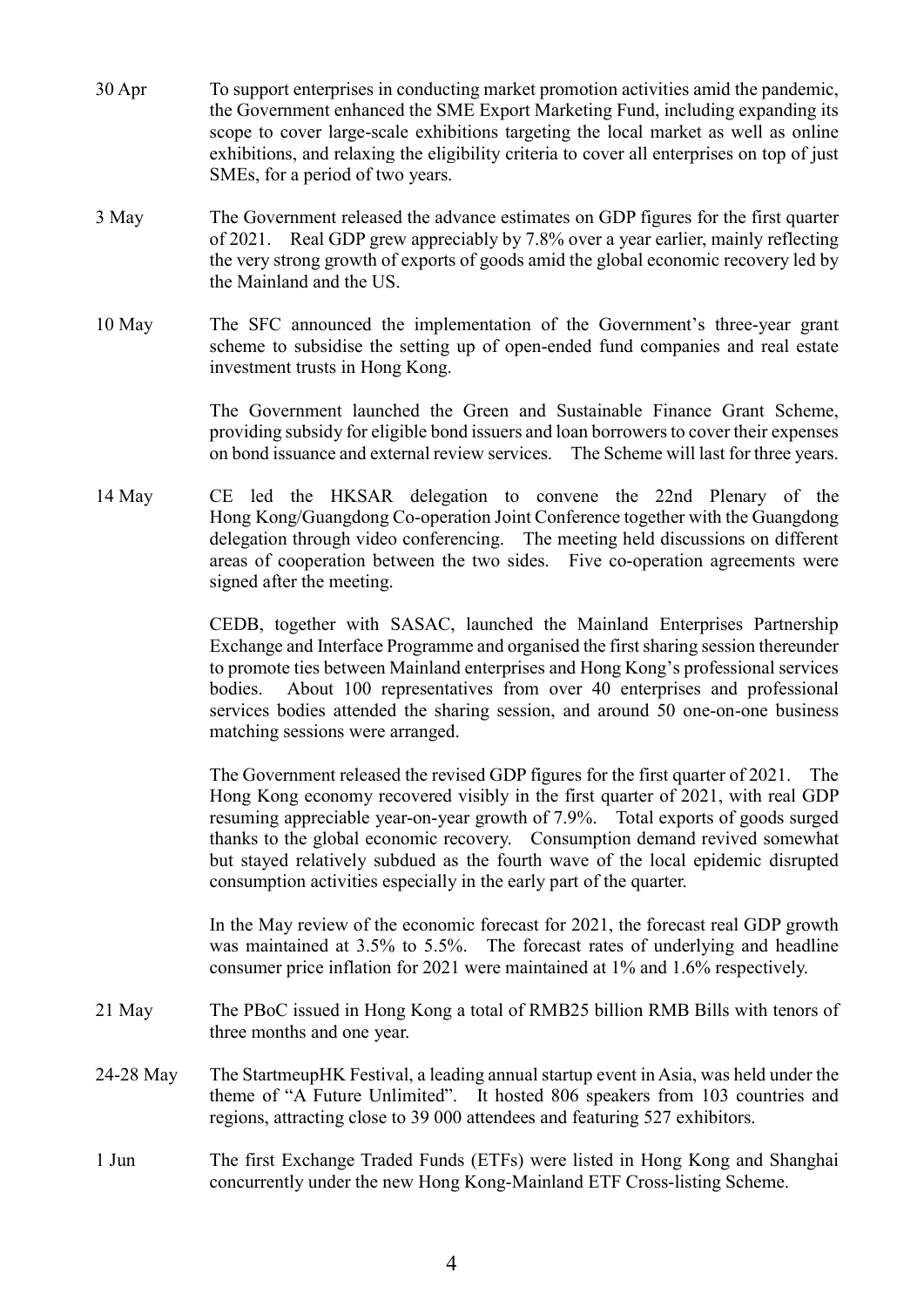- 8 Jun The HKMA unveiled "Fintech 2025", its new strategy for driving fintech development of Hong Kong. The five focus areas put forward by the strategy were: (1) All banks go fintech; (2) Future-proofing Hong Kong for Central Bank Digital Currencies (CBDCs); (3) Creating the next-generation data infrastructure; (4) Expanding the fintech-savvy workforce; and, (5) Nurturing the ecosystem with funding and policies.
- 11 Jun The Revenue (Stamp Duty) Ordinance 2021 was gazetted. The Ordinance was enacted to increase the rate of stamp duty payable on contract notes for sale or purchase of Hong Kong stock from 0.1% to 0.13% of the consideration or value of each transaction payable by buyers and sellers respectively, and correspondingly on certain transfers of such stock with effect from 1 August 2021.
- 15 Jun The Belt and Road Office (BRO) of CEDB and the Commercial Office of the Economic Affairs Department of the Liaison Office of the Central People's Government in the HKSAR (CPGLO) jointly organised the first session of a webinar series to introduce the Malaysia-China Kuantan Industrial Park in Malaysia and the Thai-Chinese Rayong Industrial Zone in Thailand, and promote collaboration of Hong Kong enterprises with these overseas Economic and Trade Co-operation Zones (ETCZs).
- 16 Jun The Investment Promotion and Protection Agreement (IPPA) between Hong Kong and Mexico came into force.
- 17 Jun Hong Kong was ranked seventh globally in the International Institute for Management Development's World Competitiveness Yearbook 2021.
- 18 Jun FS announced the details of the Consumption Voucher Scheme. Eligible Hong Kong permanent residents and new arrivals aged 18 or above and residing in Hong Kong may register to receive electronic consumption vouchers with a total value of \$5,000 by instalments.
- 21 Jun The Government announced the subscription and allocation results of the eighth tranche of inflation-linked retail bond, or iBond, under the Government Bond Programme. About 709 000 valid applications were received for a total of \$53.9 billion in principal amount of bonds. The final issue amount was \$20 billion with a tenor of three years.
- 22 Jun The BRO of CEDB and the Commercial Office of the Economic Affairs Department of the CPGLO jointly organised the second session of a webinar series to introduce the PT Kawasan Industri Terpadu Indonesia China and CFLD Karawang New Industry City in Indonesia, as well as Sihanoukville Special Economic Zone in Cambodia, and promote collaboration of Hong Kong enterprises with these overseas ETCZs.
- 24 Jun The PBoC issued in Hong Kong RMB5 billion RMB Bills with tenor of six months.
- 25 Jun Financial Institutions (Resolution) (Contractual Recognition of Suspension of Termination Rights - Banking Sector) Rules was gazetted (The Rules). The Rules were designed to facilitate the operationalisation of the resolution regime in Hong Kong by reducing the risk of disorderly termination of contracts in resolution on a mass scale, thereby strengthening the resilience and stability of our financial system.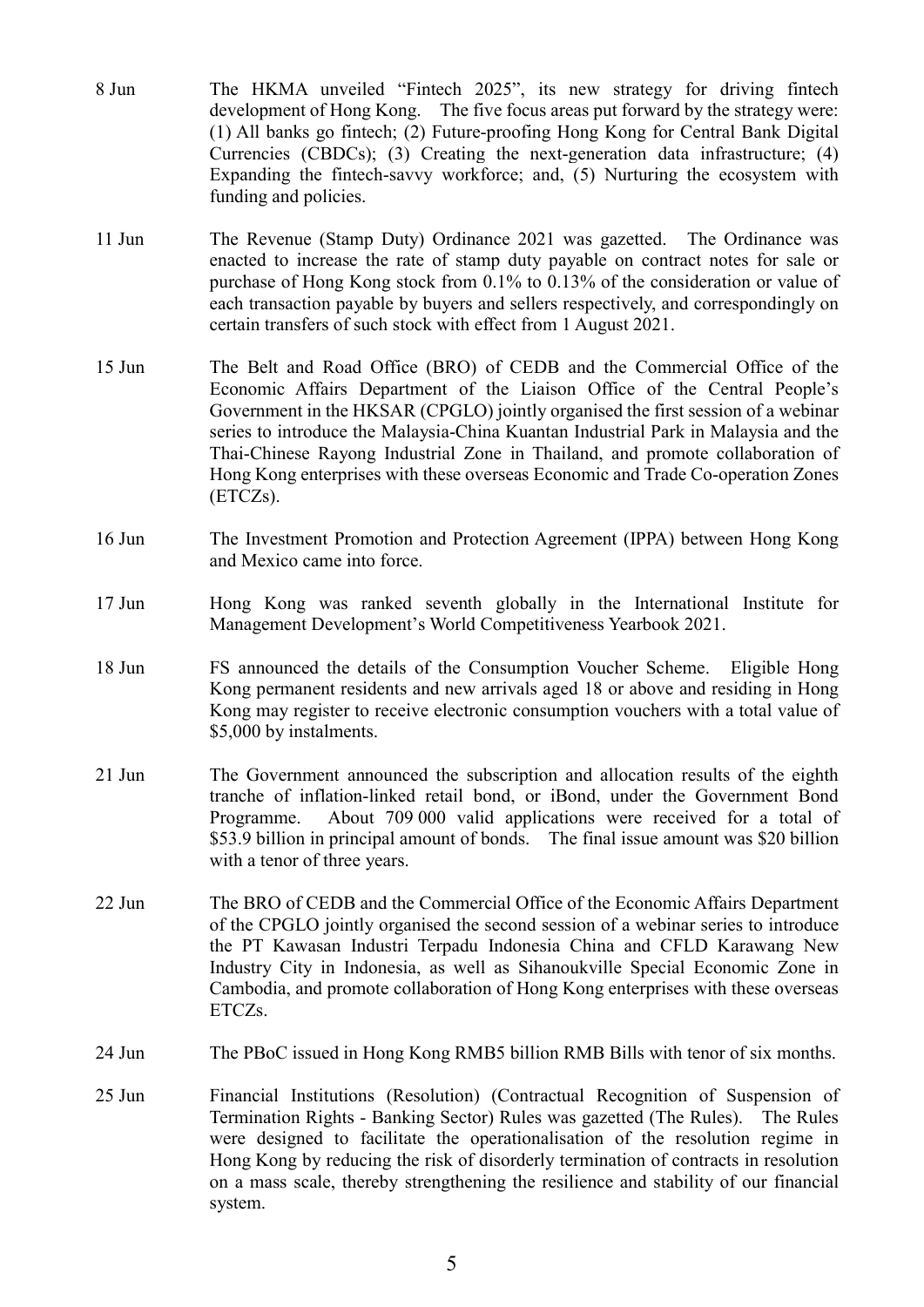- 27 Jun MTR Tuen Ma Line (TML) was fully commissioned, extending the original TML Phase 1 from Kai Tak Station to Hung Hom Station, and linking up the original West Rail Line. There are six interchange stations connecting four other railway lines on the TML full Line. With 27 stations along a route length of approximately 56 kilometres, the TML is currently the longest railway line in Hong Kong.
- 28 Jun-1 Jul CE visited Beijing to attend the celebration activities of the 100th anniversary of the founding of the Communist Party of China.
- 1 Jul The Government commenced the three-year Cash Allowance Trial Scheme to provide cash allowance to eligible Public Rental Housing (PRH) General Applicant households, with a view to relieving the pressure on livelihood of grassroots families which have waited for PRH allocation for a prolonged period of time. As at year end, the Government had disbursed cash allowance to around 67 000 eligible PRH General Applicant households.
- 4 Jul The Consumption Voucher Scheme started to accept registration.
- 12 Jul FS led the Government officials to attend the fourth Joint Conference on Advancing Hong Kong's Full Participation in and Contribution to the Belt and Road Initiative. The meeting was organised virtually by the Government, the National Development and Reform Commission and other relevant Mainland ministries.
- 14 Jul The Alliance for Green Commercial Banks hosted the second virtual roundtable on "CEO Talk: BUILDING a Green Future", which discussed the strategies and initiatives in greening the real estate sector, as well as opportunities in green building and related financing in Asia.
- 15 Jul The Green and Sustainable Finance Cross-Agency Steering Group launched the Centre for Green and Sustainable Finance to help the financial industry manage the risks and capture the opportunities presented by climate change. The Centre is a cross-sector platform which coordinates the efforts of financial regulators, Government agencies, industry stakeholders and academia in capacity building and policy development. It will also serve as a repository for resources, data and analytics which support the transition to a more sustainable development pathway.

The HKMA together with the Banking Sector SME Lending Coordination Mechanism announced a further 90-day repayment deferment for trade facilities under the Pre-approved Principal Payment Holiday Scheme.

16 Jul CE attended the Asia-Pacific Economic Cooperation (APEC) Informal Leaders' Retreat through video conferencing to exchange views with the leaders of other economies on strategies to fight against the pandemic and accelerate economic recovery.

> The HKMA's certification of funds under the Inland Revenue (Amendment) (Tax Concessions for Carried Interest) Ordinance 2021 (Ordinance) came into operation. The Ordinance came into effect on 7 May 2021 to give profits tax and salaries tax concessions in relation to eligible carried interest received by, or accrued to, qualifying persons and qualifying employees on or after 1 April 2020.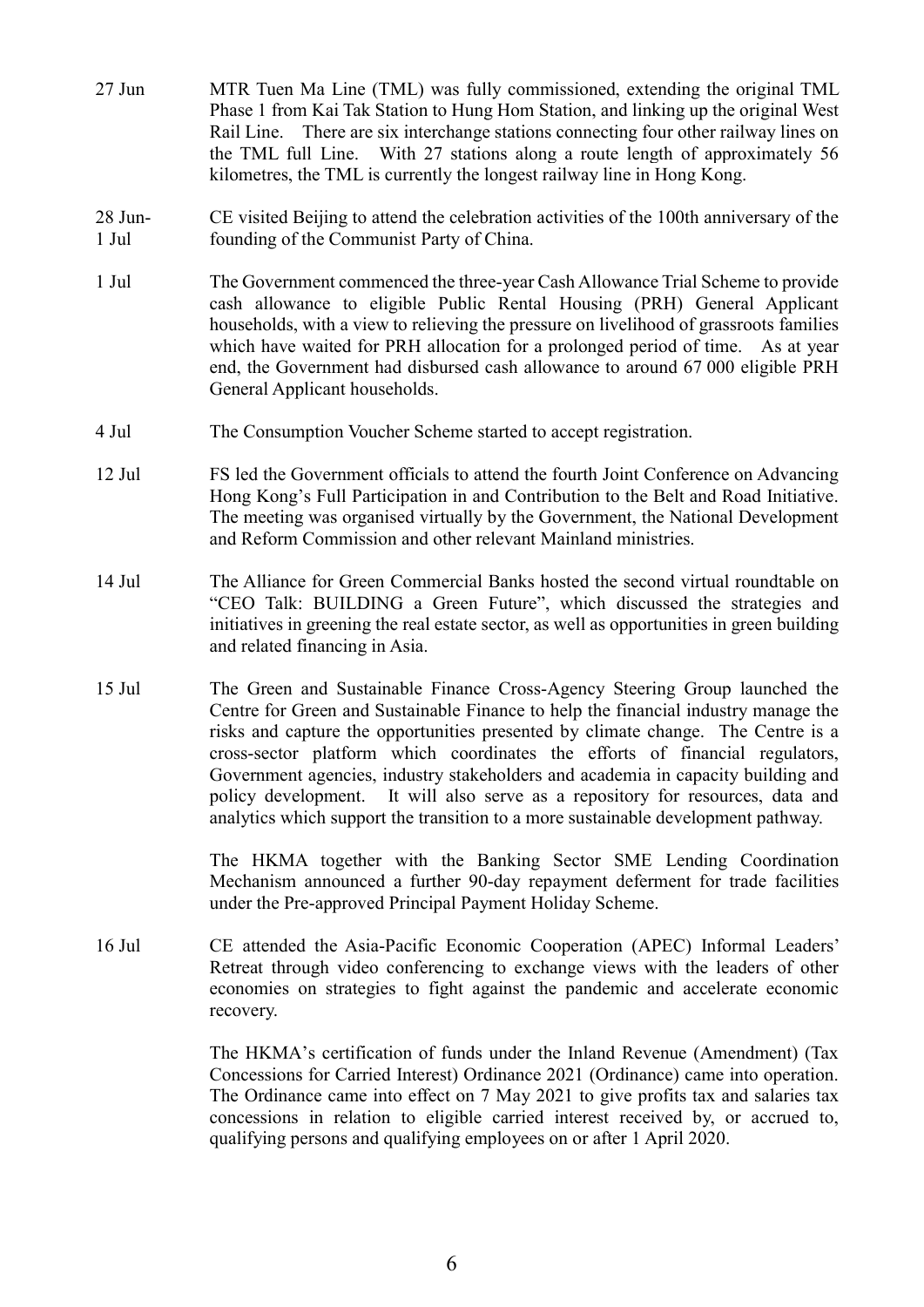- 21 Jul The Alliance for Green Commercial Banks hosted the virtual roundtable "Practitioner Talk: BUILDING a Green Future", which invited leaders and experts in green building, green finance and policy-making to share their insights on the development in green building in Hong Kong and Asia.
- 22 Jul The HKMA hosted a virtual symposium on the Commercial Data Interchange (CDI). The Symposium attracted over 300 senior representatives from more than 100 organisations of the banking sector and stored value facility (SVF) operators. The symposium highlighted the current status and road map of the development of CDI, and the support the HKMA would offer along the way.

The HKMA also announced the launch of the CDI Innovation Hub with a view to further facilitating the development and adoption of CDI, as well as assisting in the matchmaking between potential data providers and data users.

- 28 Jul In light of public interest, FS appointed an Inspector to investigate into the affairs of Next Digital Limited pursuant to the power conferred on him by section 841(2) and (3) of the Companies Ordinance (Cap. 622).
- 30 Jul To support Hong Kong enterprises in developing more diversified markets and capturing the opportunities brought by the 14th Five-Year Plan, the Government enhanced the Dedicated Fund on Branding, Upgrading and Domestic Sales, including extending its geographical coverage in phases to all 37 economies with which Hong Kong has signed FTAs and/or IPPAs, and increasing the cumulative funding ceiling per enterprise to \$6 million.

The HKMA announced the conversion of the temporary US Dollar Liquidity Facility to a standing arrangement, with the key operational parameters remaining unchanged. The US dollar funding market in Hong Kong has been operating smoothly, and the US Dollar Liquidity Facility is mainly a backstop facility by nature.

The Government released the advance estimates on GDP figures for the second quarter of 2021. Hong Kong economy was on the path to recovery alongside the improving global economic conditions and receding local epidemic, with real GDP sustaining notable year-on-year growth of 7.5% in the second quarter of 2021. The economic recovery was still uneven as tourism remained at a standstill due to the pandemic.

- 6 Aug The Government announced the subscription and allocation results of the sixth tranche of Silver Bond issued under the Government Bond Programme. The Silver Bond targets Hong Kong residents with the eligible age for subscription lowered from 65 to 60. About 257 000 valid applications were received for a total of \$67.9 billion in principal amount of bonds. The final issue amount was \$30 billion with a tenor of three years.
- 13 Aug The Government released the revised GDP figures for the second quarter of 2021. The Hong Kong economy remained on track for recovery alongside the improving global economic conditions and receding local epidemic. Real GDP continued to grow notably by 7.6% in the second quarter over a year earlier. Total exports of goods grew strongly alongside the revival of external demand, while consumption and investment demand gathered further steam.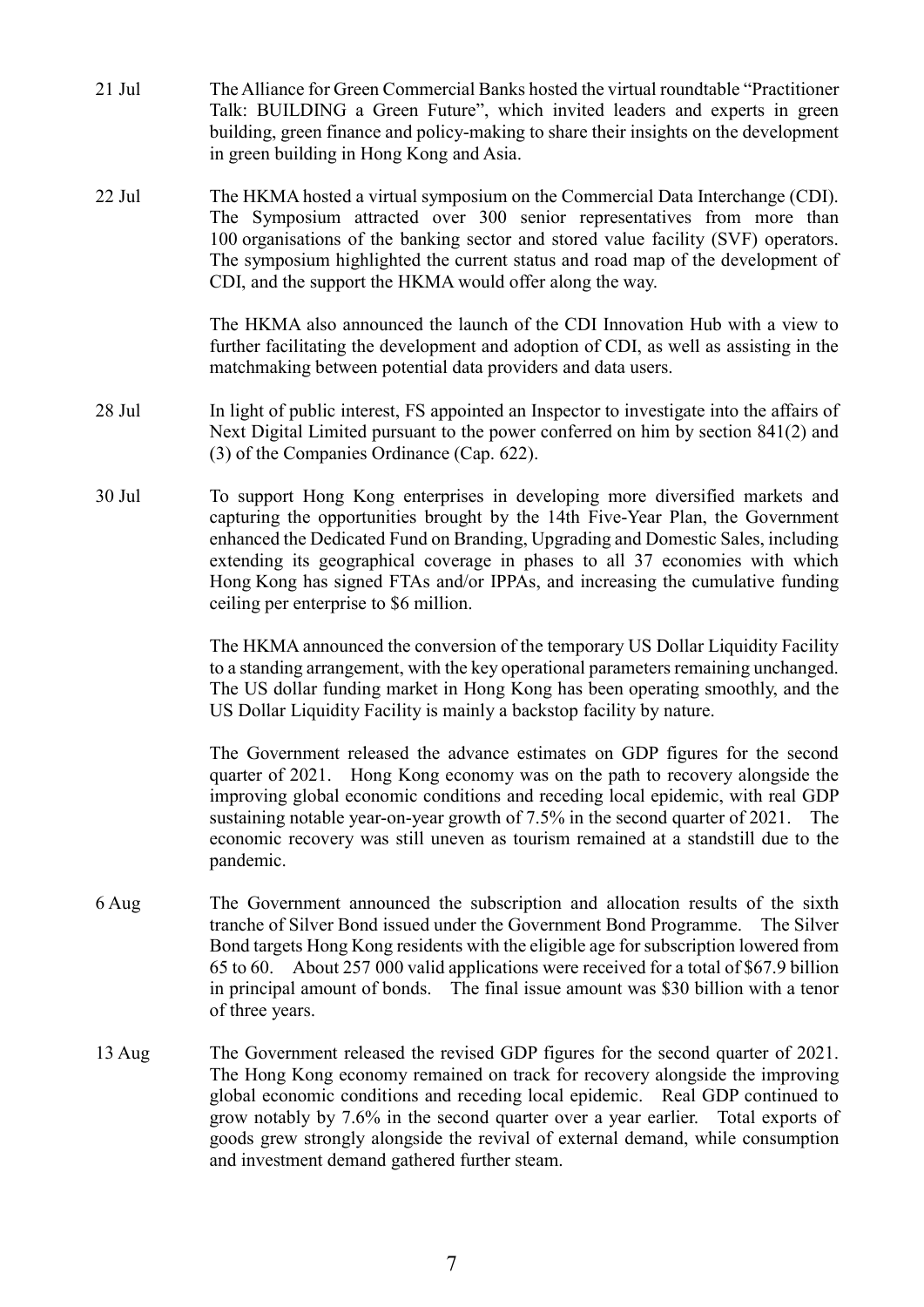In the August review of the economic forecast for 2021, the forecast real GDP growth was revised upwards to 5.5%-6.5%. The forecast rates of underlying and headline consumer price inflation rates for 2021 were maintained at 1% and 1.6% respectively.

20 Aug The SFC approved the launch of an A shares index futures contract by the HKEX, a major milestone in the development of Hong Kong's capital markets which strengthens its position as a financial risk management centre.

> The PBoC issued in Hong Kong a total of RMB25 billion RMB Bills with tenors of three months and one year.

- 25 Aug The HKMA announced a plan to suitably increase the issuance size of Exchange Fund Bills through increasing the issuance size of 91-day Exchange Fund Bills by HK\$5 billion in each of the eight regular tenders in September and October 2021, with a view to meeting the ongoing demand for Exchange Fund paper by banks amidst the abundance of liquidity in the banking system.
- 30 Aug CE and the Mayor of Shanghai co-chaired the Fifth Plenary Session of the Hong Kong/Shanghai Co-operation Conference through video conferencing. Consensus was reached on co-operation in 13 areas. Four co-operation agreements on trade, innovation and technology, healthcare and culture were signed.
- 1 Sep The Government and the Ministry of Commerce signed a MoU on enhancing exchanges and co-operation in promoting high-quality development of overseas ETCZs.
- 1-2 Sep The Government and the HKTDC co-organised the sixth Belt and Road Summit, with over 6 000 government officials, entrepreneurs and professionals from over 80 countries and regions registered for participation. More than 770 one-on-one business matching sessions for over 260 projects were held.

An the Summit, the HKMA Infrastructure Financing Facilitation Office hosted a panel discussion on " 'Greener' Bay Area: through the Sustainable Finance Lens", delving into sustainable development and related financing in the Greater Bay Area, with a focus on green supply chain and infrastructure financing.

- 3 Sep In line with Government's further measures announced on 25 August to sustain the support for businesses and individual sectors, HA approved the extension of rent concession for its eligible non-domestic tenants. The total rent foregone is estimated at around \$2,946 million for the 30-month rent concession period up to end March 2022.
- 6 Sep The Central Government promulgated the Plan for Comprehensive Deepening Reform and Opening Up of the Qianhai Shenzhen-Hong Kong Modern Service Industry Co-operation Zone (the Qianhai Plan), a key strategic plan to elevate the level of co-operation amongst Guangdong, Hong Kong and Macao. The Qianhai Plan utilises modern service industries as an entry point to foster the acceleration of the building of a system of modern services that is compatible with Hong Kong and international standards and to further promote Guangdong/Hong Kong and Hong Kong/Shenzhen co-operation, with a view to enabling Hong Kong to better integrate into the overall development of our country.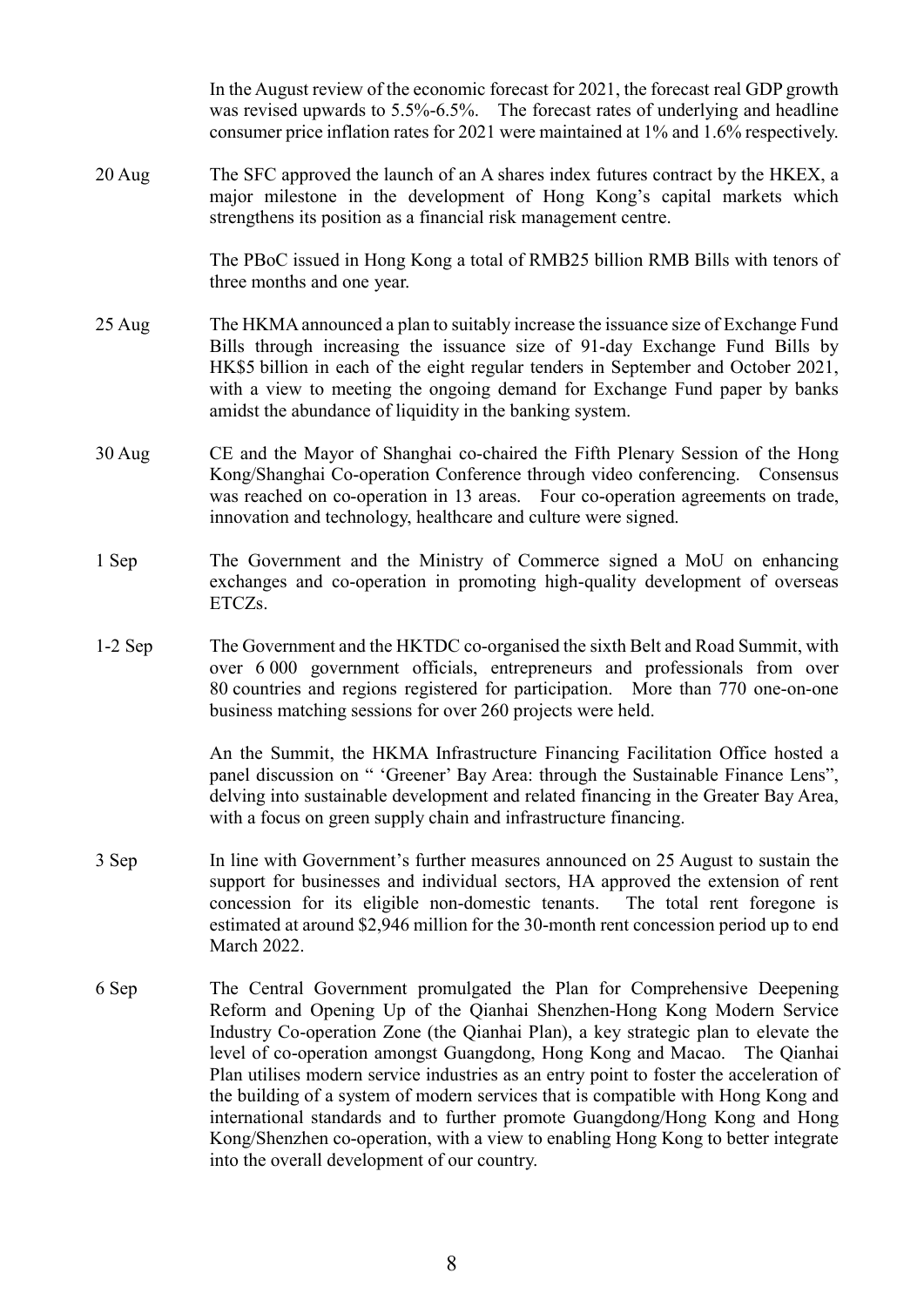CE led the HKSAR delegation to Shenzhen for the High-level Meeting cum Hong Kong/Shenzhen Co-operation Meeting 2021 with the delegation of the Shenzhen Government. In the meeting, both sides discussed various areas of co-operation. The governments of the HKSAR and Shenzhen had earlier agreed to set up 19 working groups to take forward Hong Kong/Shenzhen co-operation on all fronts.

The governments of HKSAR and Shenzhen signed the "Co-operation Arrangement on the Establishment of 'One Zone, Two Parks' in the Shenzhen-Hong Kong Innovation and Technology Co-operation Zone at the Lok Ma Chau Loop" (Cooperation Arrangement), setting out the direction of co-operation for the development of the Shenzhen-Hong Kong Innovation and Technology Co-operation Zone (Cooperation Zone), comprising the Hong Kong-Shenzhen Innovation and Technology Park (HSITP) and the Shenzhen Innovation and Technology Zone (SZ I&T Zone). At the same time, the governments of both sides launched a joint policy package of measures conducive to the flow of talent, scientific research resources and business development, etc.

The Hong Kong Science and Technology Parks Corporation (HKSTPC) also signed a framework agreement with Shenzhen-Hong Kong Science and Technology Innovation Cooperation Zone Development Co Ltd in the form of an annex to the Cooperation Arrangement. Before the completion of the first batch of buildings in the HSITP, the HKSTPC will kick-start the establishment of the Shenzhen branch of the Hong Kong Science Park, including Greater Bay Area InnoAcademy and Greater Bay Area InnoExpress, in the SZ I&T Zone.

7 Sep The Ministry of Science and Technology, the China Association for Science and Technology (CAST) and the National Natural Science Foundation of China presented a number of measures on supporting Hong Kong's development in innovation and technology (I&T) which would benefit Hong Kong's future advancement. The measures included opening up more national-level science and technology programmes to Hong Kong, allowing young academics in Hong Kong to apply for the "Young Scientists Fund" under the National Natural Science Foundation of China, welcoming personnel and experts in Hong Kong's science and technology sector to participate in nationwide academic associations of the CAST as well as be admitted to the National Science and Technology Expert Database and the Award Assessment Expert Database, enhancing the mechanism on shared use of large-scale instruments and equipment with Hong Kong, deepening science and technology exchanges between people in the Mainland and Hong Kong, and supporting Hong Kong to participate in the setting up of a National Center of Technology Innovation.

> AAHK held a ceremony to mark the completion of the runway pavement works for the new Third Runway, a major milestone of the Three Runway System project at the HKIA.

- 10 Sep The Cross-boundary WMC was formally launched, and the HKMA promulgated the implementation details, providing supervisory guidance for the industry. The PBoC and the AMCM also promulgated the respective implementation details of the Crossboundary WMC applicable to the Mainland and Macao. This marked the conclusion of the supervisory framework with implementation details required for the formal launch of the Cross-boundary WMC.
- 14 Sep Hong Kong was once again ranked as the freest economy in the world by the Fraser Institute, retaining the top rank since 1996.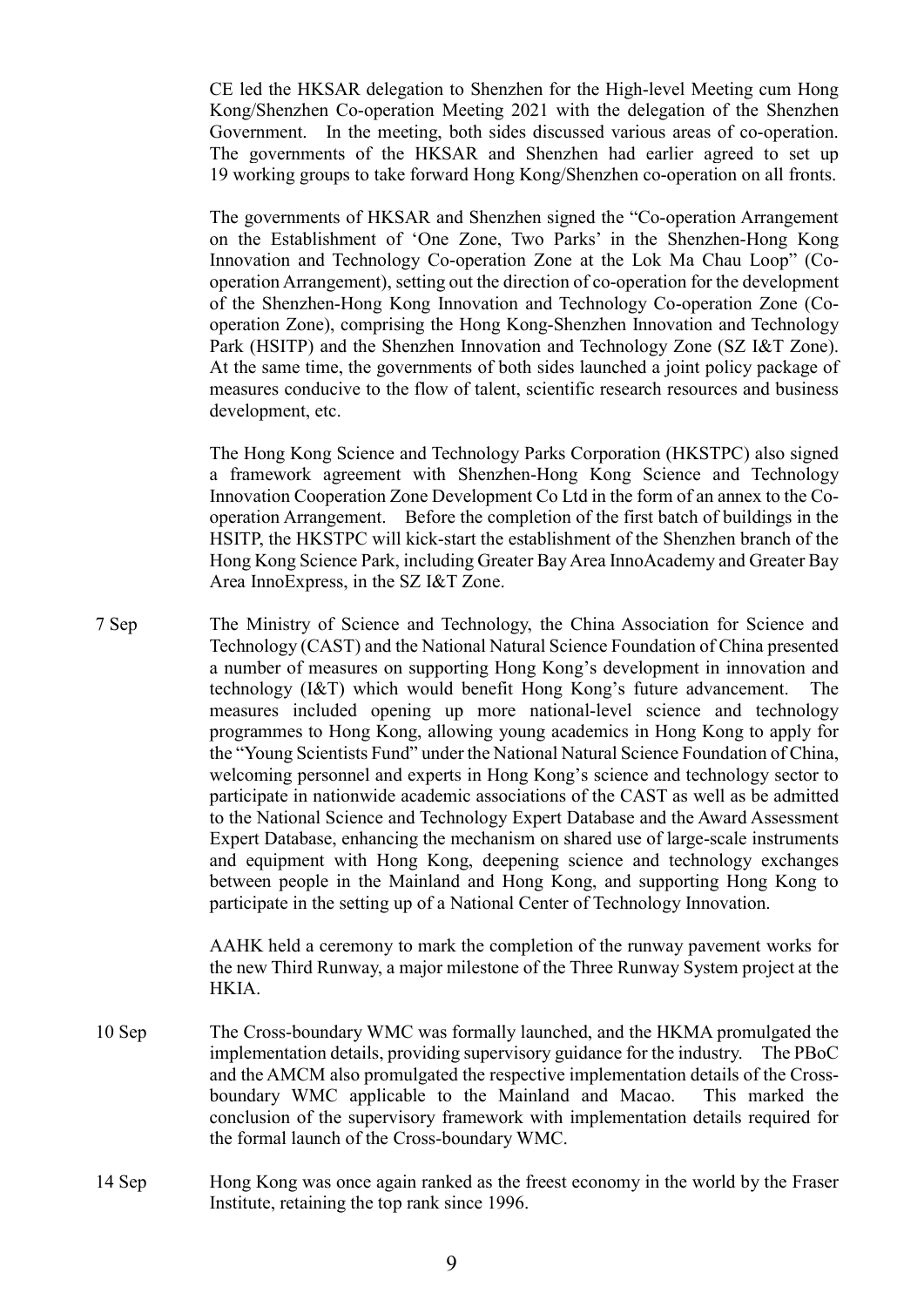- 15 Sep The HKMA and the PBoC jointly announced the launch of Southbound Trading under Bond Connect on 24 September. The two regulators agreed on the principles of cross-boundary supervisory cooperation under Southbound Trading and signed an amended version of "Memorandum of Understanding between the People's Bank of China and Hong Kong Monetary Authority on Strengthening Supervisory Cooperation under Bond Connect".
- 20 Sep CEDB and the Ministry of Industry and Trade of the Socialist Republic of Vietnam jointly organised the webinar titled "Revival under the 'New Normalcy': Hong Kong - Viet Nam Partnership" to explore collaboration opportunities in such fields as trade, investment, professional services as well as innovation and technology, and enhance people-to-people bonds. The webinar attracted some 500 sign-ups.
- 21 Sep The Government announced that the application period of the Personal Loan Guarantee Scheme would be extended to end-April 2022.

The HKMA together with the Banking Sector SME Lending Coordination Mechanism announced that the Pre-approved Principal Payment Holiday Scheme would be extended for another six months to end-April 2022, except for repayment of trade loans which was deferred by 90 days.

The Government announced further enhancements to the support measures under the SME Financing Guarantee Scheme. The maximum duration of principal moratorium for the 80% Guarantee Product, the 90% Guarantee Product and the Special 100% Loan Guarantee under the SME Financing Guarantee Scheme would be extended from 18 months to 24 months, and the application period for principal moratorium would also be extended to end-June 2022.

- 22-24 Sep CE visited Chengdu to hold the High-level Meeting cum the Second Plenary Session of the Hong Kong/Sichuan Co-operation Conference with the leaders of Sichuan. Consensus was reached on co-operation in 12 areas. Three co-operation agreements on economic and trade, Chinese medicine and vocational education were also signed. CE also attended the 2021 Pan-Pearl River Delta Regional Co-operation Chief Executive Joint Conference, and held bilateral meetings with the leaders of the provinces/region attending the joint conference to discuss various matters, including enhancing the connection of various key national strategies in the region, fostering domestic and international dual circulation, and jointly participating in the highquality development of the New Land and Marine Routes for Western Regions.
- 23 Sep The Ministry of Finance (MoF) issued in Hong Kong a total of RMB7 billion RMB sovereign bonds with tenors of two and five years. RMB1 billion of additional bonds which would mature in 2031 was also tendered.
- 24 Sep The PBoC issued in Hong Kong a total of RMB5 billion RMB Bills with tenor of six months.

Southbound Trading under Bond Connect was launched. Operation was smooth on the first trading day, with more than 150 transactions amounting to a total of around RMB4 billion.

26-28 Sep CE visited Xi'an to attend the closing ceremony of the 14th National Games, join the National Games flag handover ceremony with the Governor of Guangdong Province and the Chief Executive of the Macao SAR, and meet with the leaders of the General Administration of Sport of China and Shaanxi Province.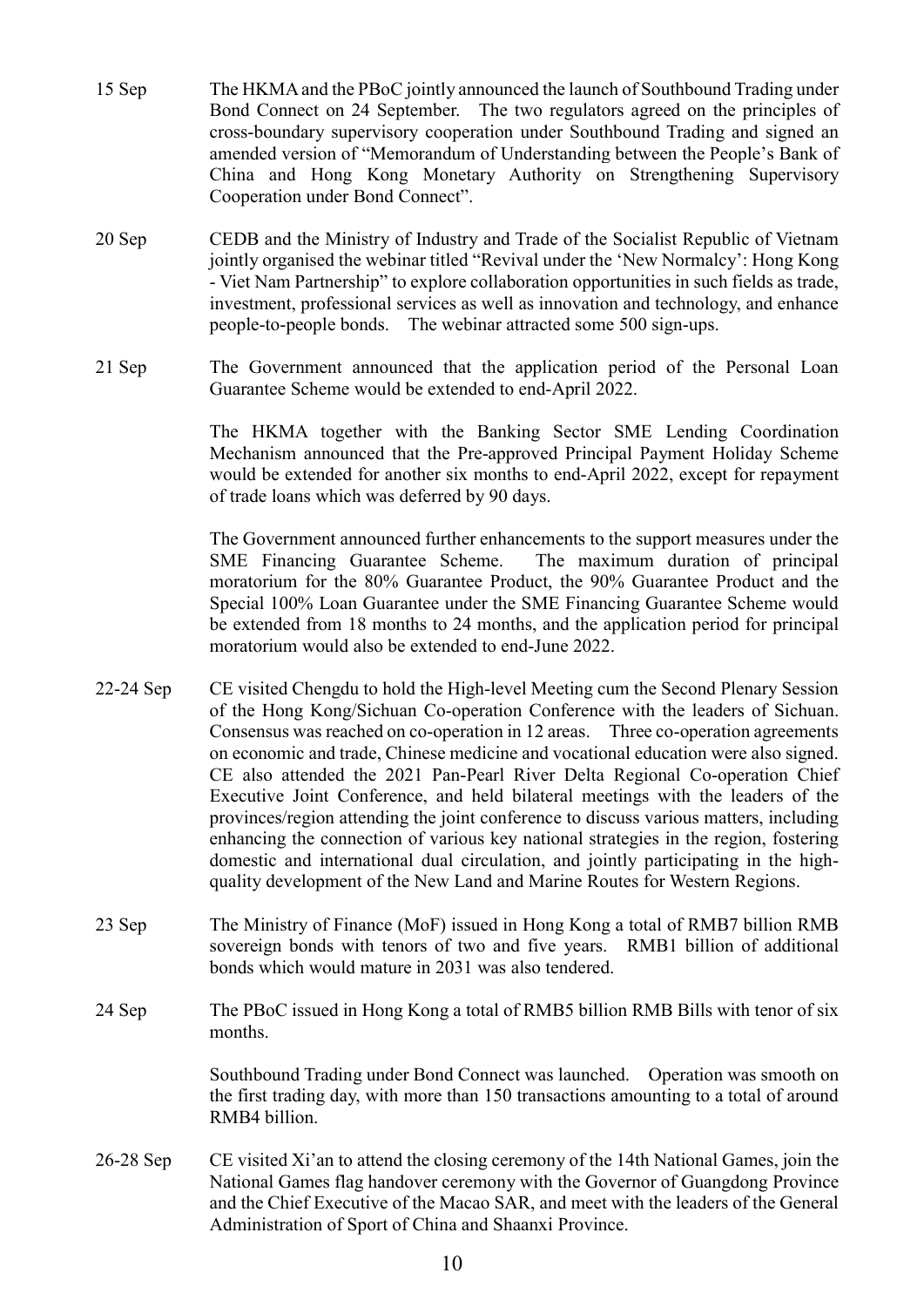- 27 Sep FS announced the publication of the "Report on Hong Kong's Business Environment: A Place with Unique Advantages and Unlimited Opportunities". The Report reviewed and set out Hong Kong's current business environment and advantages following the events over the past two years, and described the development opportunities available to Hong Kong under the country's new phase and pattern of development.
- 29 Sep The Treasury Markets Summit 2021, jointly organised by the HKMA and the Treasury Markets Association (TMA), was held in Hong Kong. The Summit's panels covered the impact of the pandemic on global economic outlook and financial markets, and the implication of CBDC on the financial markets. Over 580 local and overseas participants attended the Summit, including representatives from regulatory authorities, treasury market practitioners, asset managers as well as senior executives and professionals from banks, other financial institutions and corporates.
- 30 Sep The Insurance Authority (IA) and the HKMA issued a circular outlining key findings of the joint inspection on premium financing activities carried out by long term insurers and licensed insurance intermediaries (including banks), which was the first of its kind pursued by the two regulators.
- 1 Oct The first insurance-linked security was issued in Hong Kong in the form of a catastrophe bond which provides protection against losses inflicted by typhoons in the Mainland.
- 4 Oct The HKMA released a technical whitepaper on retail CBDC, titled "e-HKD: A technical perspective". The whitepaper explored potential architectures and technical design options for issuing and distributing retail CBDCs, and solicited feedback on the proposed architecture from the academia and industry.
- 6 Oct CE delivered the 2021 Policy Address, putting forward initiatives in various aspects. In particular, the Northern Metropolis Development Strategy aims to transform the northern part of Hong Kong into a lively and attractive area providing more land for housing, technology development and other industries. Leveraging the Central Government's support, the Government pledges to boost Hong Kong's competitiveness as the eight international centres or hubs as charted in the 14th Five-Year Plan.

With a view to improving the living environment and conditions of those who have been waiting for PRH for a long period of time and living in inadequate housing, the Government announced the provision of 5 000 additional transitional housing units to further increase the overall supply to 20 000 units in the coming few years, and the increase of funding amount under the relevant funding scheme to \$11.6 billion.

7 Oct The number of business operations in Hong Kong with parent companies overseas or in the Mainland and the number of start-ups in Hong Kong both reached record high in 2021. According to government surveys, there are a total of 9 049 overseas and Mainland companies and 3 755 start-ups in Hong Kong.

> The SFC and the HKMA released the findings of their first joint survey on the Sale of Non-exchange Traded Investment Products by licensed corporations (LCs) and registered institutions (RIs). A total of 308 LCs and 64 RIs reported selling investment products with an aggregate transaction amount of \$5,700 billion during 2020, with the participation of over 700 000 investors.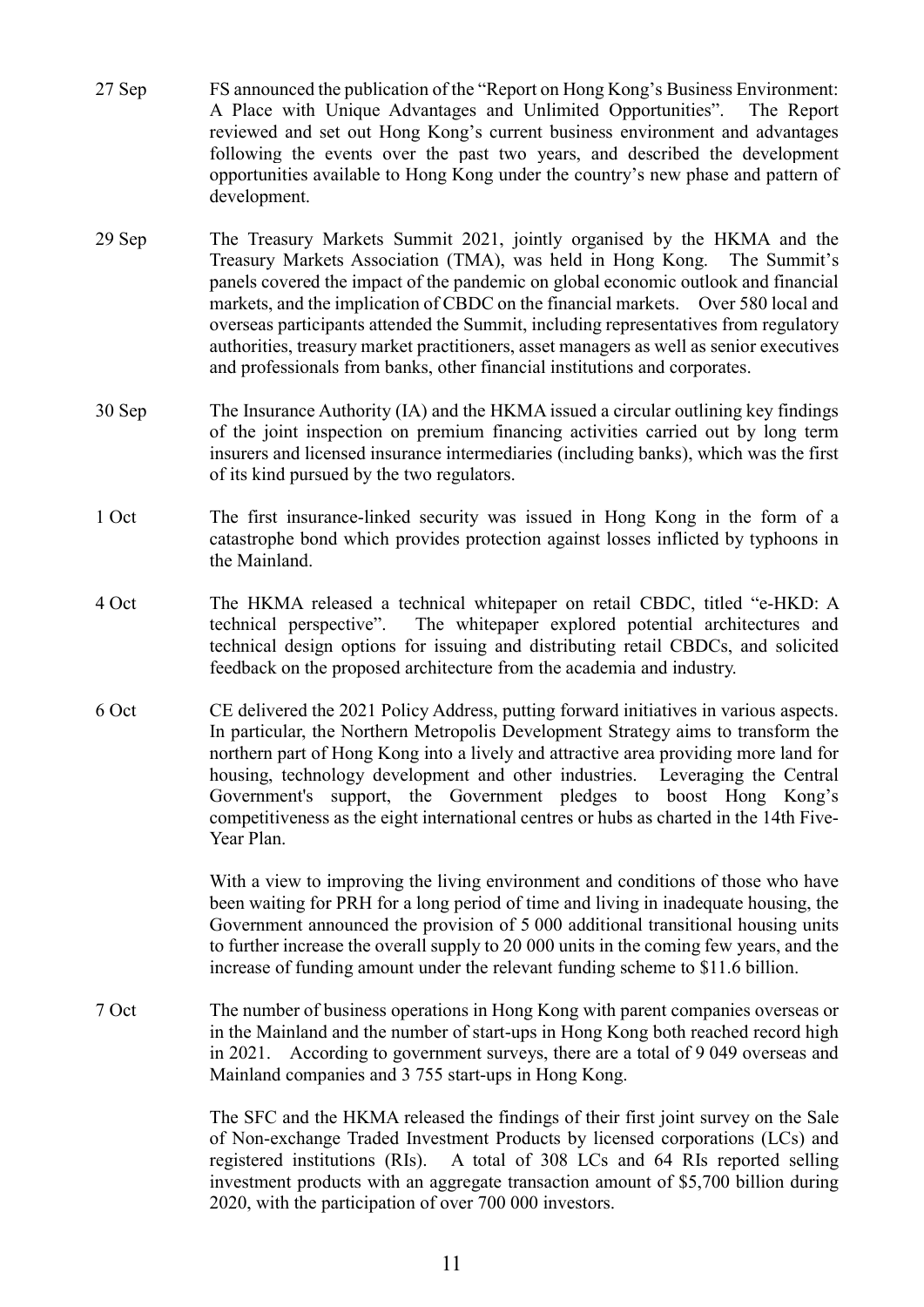8 Oct The Legislative Council approved the increase of loan guarantee commitment for the SME Financing Guarantee Scheme by \$35 billion to \$218 billion, thereby extending the application period of the Special 100% Guarantee Product to 30 June 2022.

> The Government promulgated the final report of the "Hong Kong 2030+: Towards a Planning Vision and Strategy Transcending 2030" study, setting out the territorial spatial development strategy for the city beyond 2030, with projections on the overall demand and supply of land over a 30-year period from 2019 to 2048 and recommendations on sources of supply underpinned by a spatial planning framework. With a more visionary, forward looking and capacity creating approach in making the projection, the Report projected that the overall demand for land would be about 6 200 hectares. With the adoption of a multi-pronged land supply strategy, the overall land supply during the projection period is about 7 300 hectares.

> Hong Kong joined the consensus of the international society to implement an international tax reform package with effect from 2023 to address base erosion and profit shifting, including the imposition of a global minimum effective tax rate on multinational enterprises.

- 12 Oct The Shenzhen Municipal People's Government issued in Hong Kong a total of RMB5 billion offshore RMB municipal government bonds, with tenors of two, three and five years. The three-year and five-year bonds were green bonds. All the bonds were lodged with the Central Moneymarkets Unit (CMU) of the HKMA. It was the first time a Mainland municipal government issued bonds outside the Mainland.
- 13-14 Oct CE visited Guangzhou to attend the opening ceremony of the 130th session of the China Import and Export Fair and the Pearl River International Trade Forum, and meet with the leaders of the city.
- 13-15 Oct FS visited Guangzhou to attend the Forum on International Trade & Cooperation of Guangdong-Hong Kong-Macao Greater Bay Area of the first Pearl River International Trade Forum, and met with Hong Kong young people who started their businesses in the Mainland.
- 18 Oct HKEX launched its A-share derivatives contract, the MSCI China A 50 Connect Index Futures, confirming Hong Kong as the global international go-to market for accessing the Mainland market.

The HKMA announced the list of eligible Hong Kong banks which can launch Crossboundary WMC services. These banks, together with their respective Mainland partner banks, can start providing Cross-boundary WMC services on 19 October 2021.

20 Oct The MoF tendered through the HKMA a total of RMB6 billion Additional Bonds which would mature in 2023 and 2028 respectively.

> The HKMA announced a plan to suitably increase the issuance size of Exchange Fund Bills through increasing the issuance size of 91-day Exchange Fund Bills by \$5 billion in each of the selected eight regular tenders in November and December 2021, with a view to meeting the ongoing demand for Exchange Fund paper by banks amidst the abundance of liquidity in the banking system.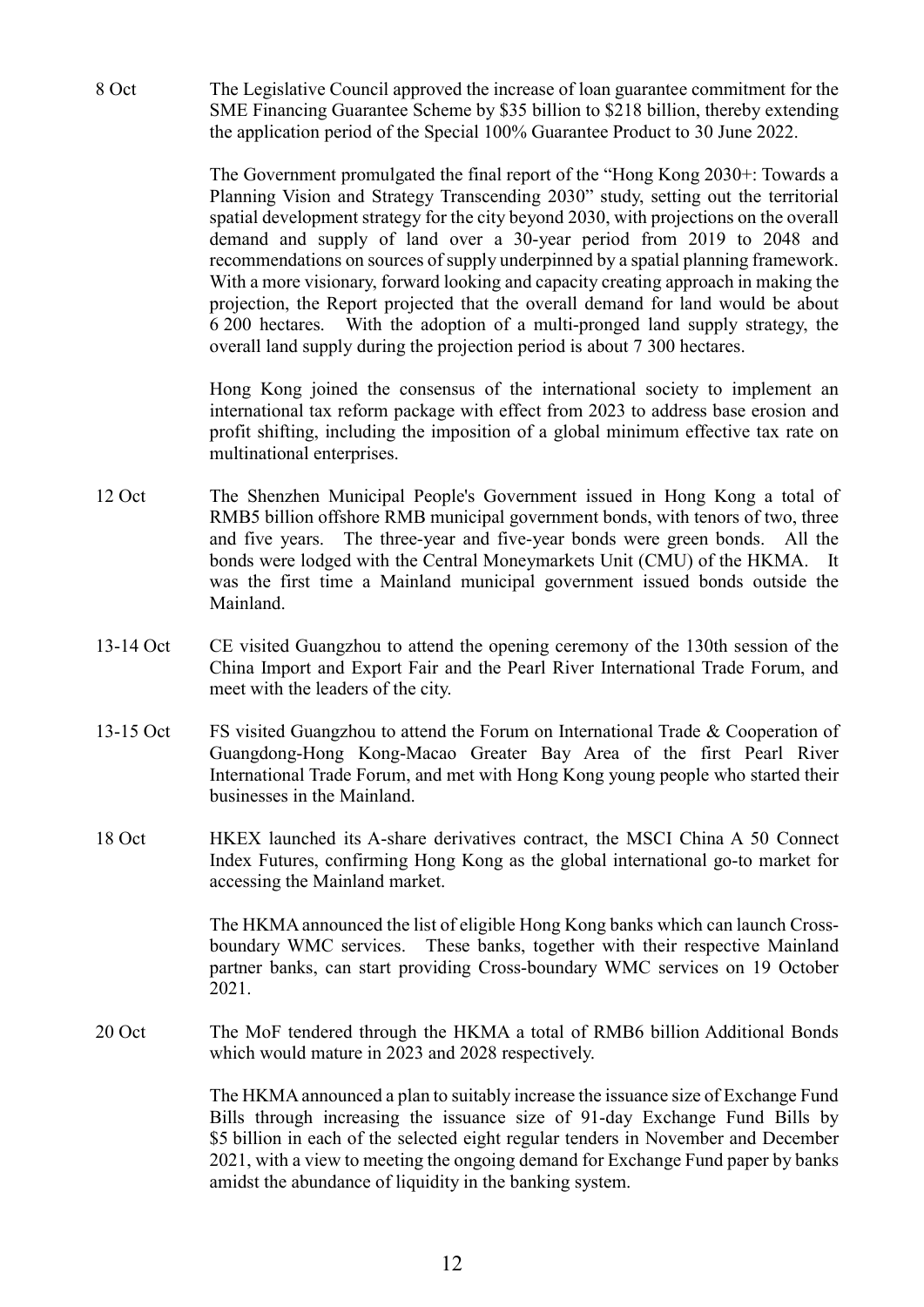The Legislative Council passed the Landlord and Tenant (Consolidation) (Amendment) Bill 2021 to regulate domestic tenancies in respect of subdivided units (SDU) and provide protection to SDU tenants in various aspects.

- 21 Oct The HKMA and the PBoC jointly announced the signing of a MoU, which links up the PBoC's Fintech Innovation Regulatory Facility with the HKMA's Fintech Supervisory Sandbox, in the form of a "network". The "network link-up" aims to provide a "one-stop platform" to allow eligible financial institutions and tech firms to conduct pilot trials of cross-boundary fintech initiatives, concurrently in Hong Kong and Mainland Greater Bay Area cities.
- 22 Oct FS attended the APEC Finance Ministers' Meeting 2021 virtually. FS addressed the meeting on Government's fiscal strategies for addressing the pandemic, and the opportunities and challenges presented by the pandemic for the global economy.

The Legislative Council passed the Mandatory Provident Fund Schemes (Amendment) Bill 2021 to provide for the implementation of the eMPF Platform, setting out the operating framework and mandatory use of the eMPF Platform, the mechanism to ensure a straight pass-on of cost savings achieved from the streamlined administrative work flow to MPF scheme members, the roles and responsibilities of different parties, as well as miscellaneous amendments.

- 25-27 Oct The Office of the Communications Authority successfully auctioned a total of 255 MHz of spectrum in the 700 MHz, 850 MHz, 2.5/2.6 GHz and 4.9 GHz bands which were acquired by four mobile network operators for enhancing their 5G services, at total spectrum utilisation fees of about \$1.88 billion.
- 26 Oct FS attended the Annual Meeting of the Asian Infrastructure Investment Bank virtually.
- 28 Oct The Hong Kong Economic and Trade Office (ETO) in Dubai, the Government's first ETO in the Middle East region and our 14th overseas ETO, commenced operation.
- 29 Oct The HKMC announced that the Fixed-rate Mortgage Scheme would be converted from a pilot programme into a permanent product starting from 1 November 2021. The current fixed interest rates per annum under the scheme would be maintained until end-January 2022, and would be determined and announced monthly thereafter.
- 31 Oct-6 Nov The Hong Kong Maritime and Port Board organised the fifth edition of the Hong Kong Maritime Week. The Week comprised 38 online and/or physical activities staged by 43 local and international organisations, attracting around 18 000 representatives from overseas and local maritime and port stakeholders, students and members of the general public.
- 1 Nov New fund re-domiciliation mechanisms under the open-ended fund company (OFC) regime and the limited partnership fund (LPF) regime were introduced, allowing existing funds set up in the form of a company or limited partnership outside Hong Kong to apply for registration as an OFC or LPF in Hong Kong respectively.

To enhance public service delivery and regulate entities more effectively, the Companies Registry implemented Phase 1 of a new initiative of Unique Business Identifier (UBI) for LPFs. The 8-digit Business Registration Number was adopted as the UBI of an LPF, facilitating the communication between the LFP and government departments or businesses.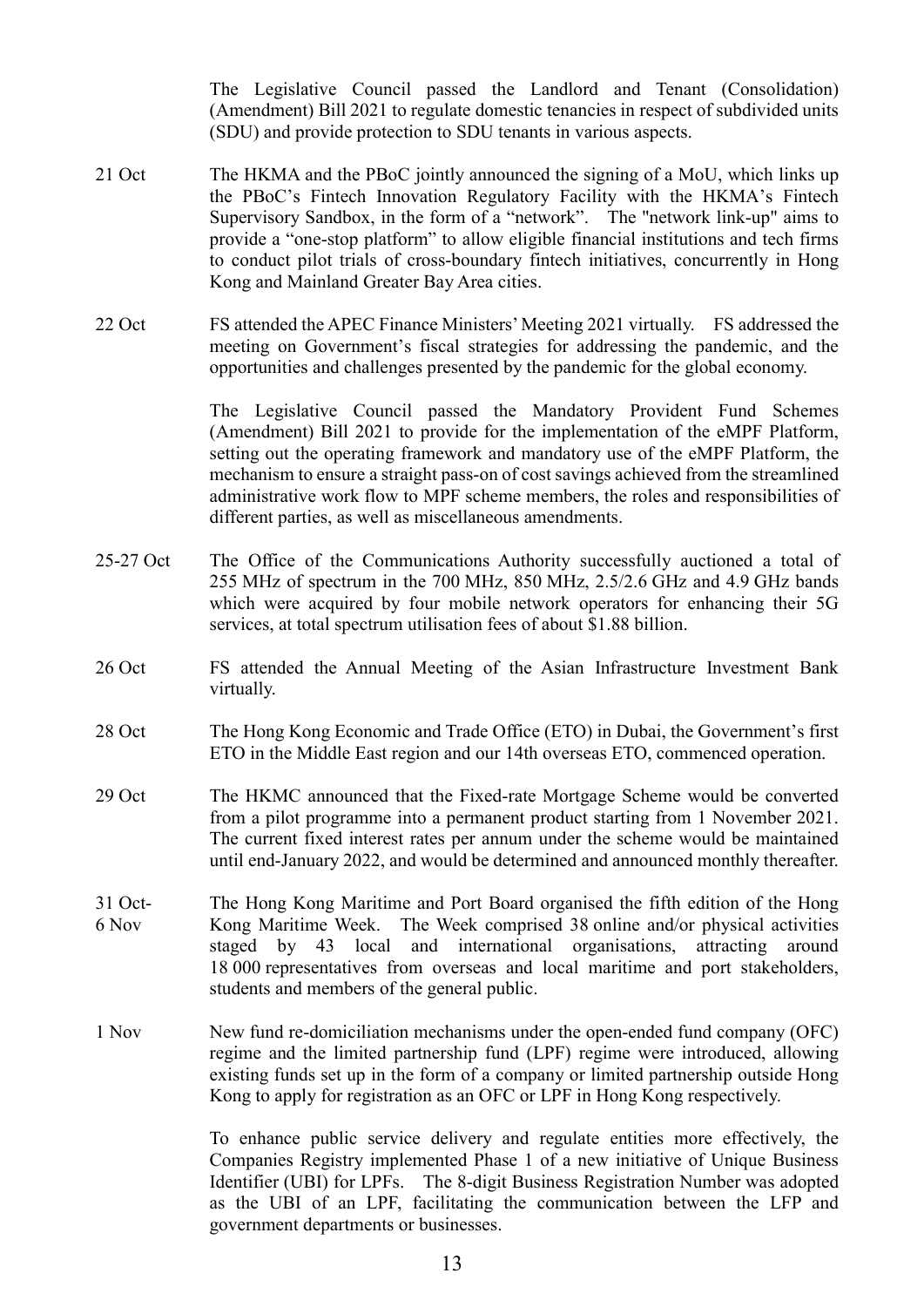The Government released the advance estimates on GDP figures for the third quarter of 2021. Hong Kong's economic recovery became more entrenched alongside the continued revival of global economic activity and stable local epidemic situation, with real GDP increasing by 5.4% over a year earlier.

1-5 Nov The annual flagship Fintech event, the Hong Kong Fintech Week 2021, was successfully held. The event, comprising both virtual and physical events for the first time, attracted over 20 000 attendees, and drew more than 4 million online views. More than 400 exhibitors and over 300 speakers from 87 economies participated in it. In the event, the HKMA announced two new initiatives to further strengthen Hong Kong's fintech capabilities:

> - The HKMA and the Bank for International Settlements Innovation Hub Hong Kong Centre concluded Project Genesis, which, among other achievements, concept-tested the issuance of tokenised green bonds to retail investors in Hong Kong. The HKMA would further look into the feasibility of piloting the issuance of tokenised green bonds under the Government Green Bond Programme; and

> - The HKMA announced the launch of Anti-Money Laundering Regtech Lab series in collaboration with Cyberport as the next phase to encourage Regtech adoption.

> The HKMA also made good progress on the initiatives implemented under its "Fintech 2025" strategy, covering areas including data, cross-boundary fintech cooperation, talent development, CBDC, and funding support.

- 2 Nov CEDB and the Consulate General of the Kingdom of Cambodia in Hong Kong jointly organised the webinar titled "Hong Kong - Cambodia Partnership", in which leading figures from both places across different sectors shared with some 350 sign-ups the experience of Hong Kong enterprises in going global and the latest market updates of Cambodia.
- 2-3 Nov The Government and the HKTDC jointly organised the 11th edition of the Asian Logistics, Maritime and Aviation Conference, with the theme "Resilience • Agility • Sustainability: Reshaping the Global Supply Chain", in a hybrid of online and physical formats. The event attracted more than 11 000 viewers from over 60 countries and regions, including business leaders and practitioners from logistics, maritime, aviation and supply chain management industry.
- 3 Nov Site 3 of the New Central Harbourfront was awarded at a premium of \$50.8 billion on a 50-year land grant following a two-envelope open tender.

The IFC announced that it will partner with the HKMA and another institutional investor to create a new US\$3 billion global platform for climate-smart investment aligned with the Paris Agreement. The new program, Managed Co-Lending Portfolio Program (MCPP) One Planet, combined institutional investor contributions with IFC's own funds to scale up climate-responsible financing for private companies in emerging markets. MCPP One Planet would create the world's first crosssectoral portfolio of emerging-market loans aligned with the Paris Agreement.

5 Nov The Executives' Meeting of East Asia-Pacific Central Banks (EMEAP) announced the finalisation of the project to promote investment in green bonds through the Asian Bond Fund. The EMEAP believed this initiative would help catalyse further deepening of local currency-denominated bond markets, in particular green bond markets in the region.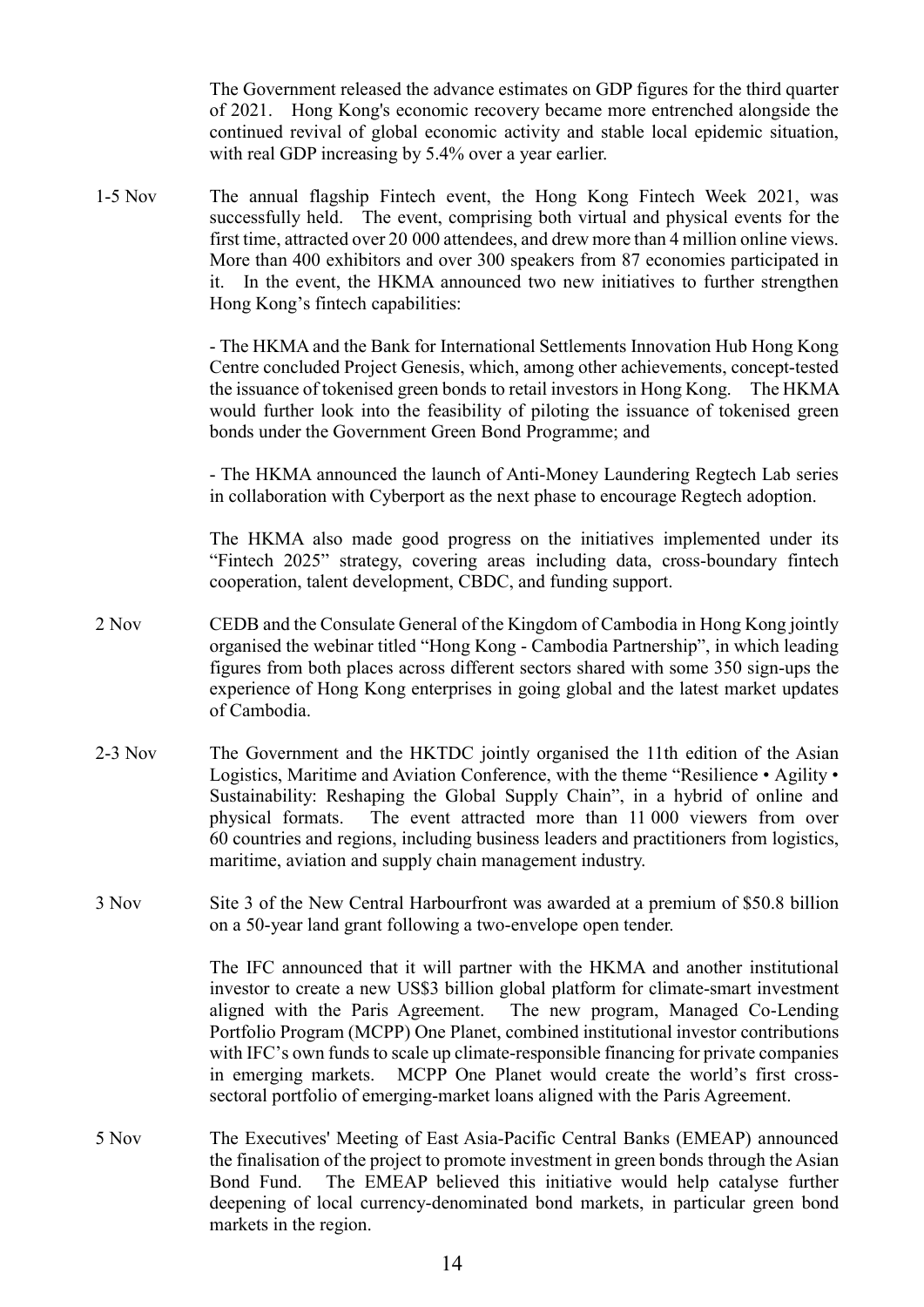- 8 Nov The Hong Kong Academy of Finance launched a new leadership development programme. This Financial Leaders Programme aimed at nurturing the next generation of top level financial leaders through inspiring talents with considerable experience in the financial industry, equipping them with a mindset to lead, enhancing their understanding of financial issues from a macro and systemic perspectives, as well as expanding their professional network.
- 10 Nov The Government released the "Hong Kong Poverty Situation Report 2020". Affected by the pandemic, the Hong Kong economy experienced a severe recession in 2020. In response to this major challenge, the Government rolled out a series of non-recurrent measures in 2020 to stabilise the economy and relieve the pressures on the grassroots' livelihood. According to the report, after taking into account the policy intervention of all selected measures (including the recurrent cash measures, non-recurrent cash measures and means-tested in-kind benefits), the overall poor population and the poverty rate in 2020 were 553 500 persons and 7.9% respectively. As compared with the number of poor population in 2019, 88 000 persons were relieved from poverty and the poverty rate dropped by 1.3 percentage points. The poverty alleviation impact of all selected measures in 2020 was a record high.
- 11 Nov CE attended the APEC Economic Leaders' Dialogue with the APEC Business Advisory Council through video conferencing, during which she and the leaders of the other economies exchanged views with ABAC representatives on the priority issues as economies emerged from the pandemic.
- 12 Nov CE attended the APEC Economic Leaders' Meeting through video conferencing to pledge support for international co-operation in fighting against the pandemic and championing free trade as a solution for the post-pandemic global economy recovery.

The Government released the revised GDP figures for the third quarter of 2021. Hong Kong's economic recovery became more entrenched in the third quarter, with real GDP growing by 5.4% year-on-year. Total exports of goods grew notably yearon-year, supported by the continued revival of major economies and vibrant regional trade flows. Private consumption expenditure rose appreciably thanks to the stable local epidemic situation, improved labour market conditions and the Consumption Voucher Scheme.

In the November review of the economic forecast for 2021, the forecast real GDP growth was revised to 6.4%. The forecast rate of underlying consumer price inflation for 2021 was revised downwards to 0.7% from 1% in the August round of review. The corresponding forecast rate of headline consumer price inflation was maintained at 1.6%.

- 16 Nov The Alliance for Green Commercial Banks hosted the third virtual roundtable on "Climate Risk in Action: A Conversation with Practitioners", which discussed the current strategies, as well as the opportunities and challenges in climate risk management.
- 17 Nov The Government made a successful offering of US\$3 billion worth of green bonds denominated in US dollars and Euro under the Government Green Bond Programme. The offering comprised three tranches of US\$1 billion 10-year, EUR1.25 billion 5 year, and EUR500 million 20-year. The 20-year tranche was at the time the longest euro-denominated green bond issued by an Asian government, as well as the Government's inaugural offering of euro-denominated bonds, setting an important new benchmark for potential issuers in Hong Kong and the region.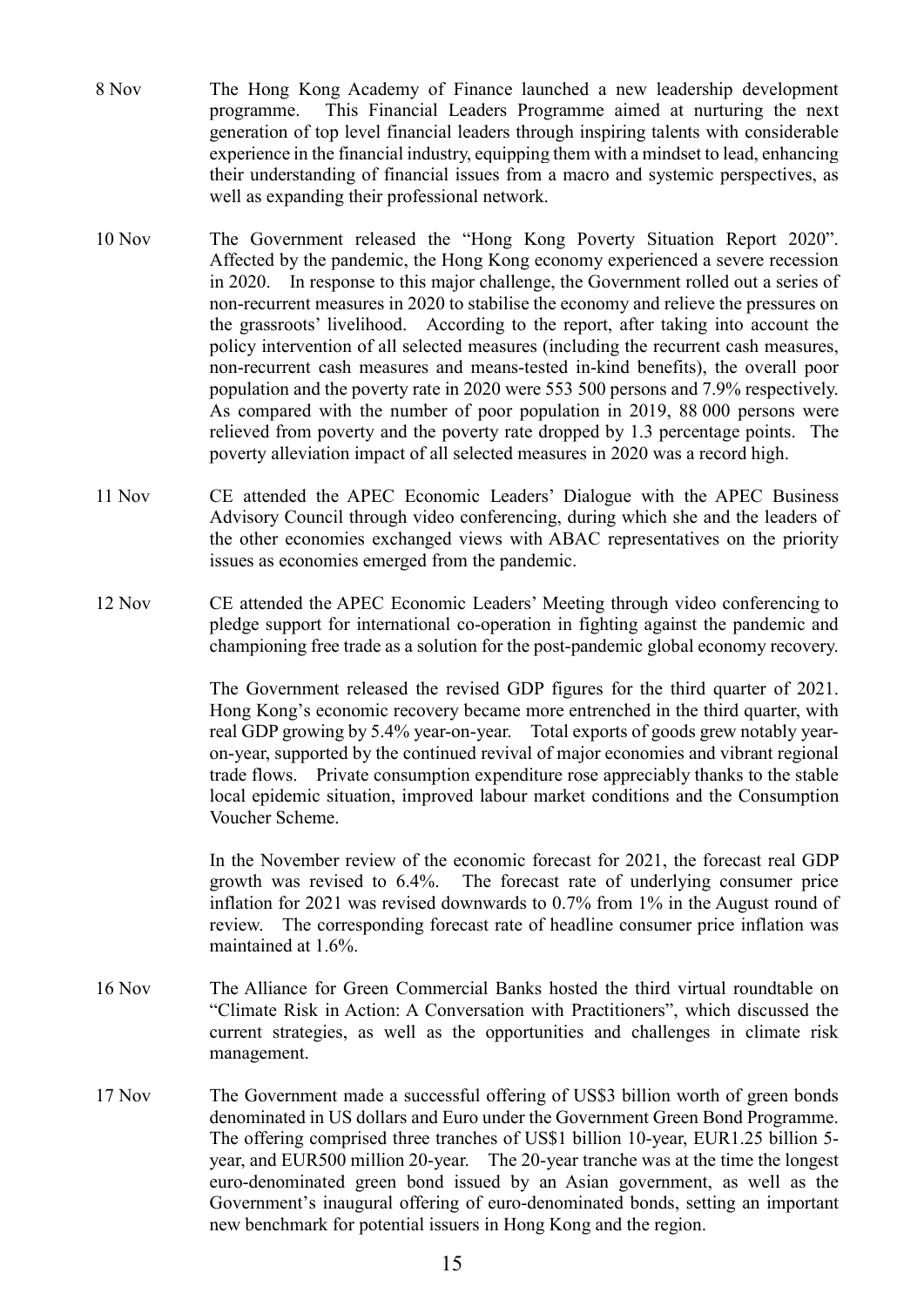The MoF issued in Hong Kong a total of EUR4 billion offshore sovereign bonds, with tenors of 3 years, 7 years and 12 years.

The MoF issued in Hong Kong a total of RMB6 billion additional bonds which would mature in 2023, 2026 and 2031 respectively.

- 18 Nov The Government issued the first batch of 1-year Floating Rate Notes indexed to the Hong Kong Dollar Overnight Index Average (HONIA) for \$1 billion under the institutional part of the Government Bond Programme to facilitate the adoption and usage of HONIA as an alternative reference rate in Hong Kong.
- 19 Nov The PBoC issued in Hong Kong a total of RMB25 billion RMB Bills with tenors of three months and one year.
- 23 Nov The Government made a successful offering of RMB5 billion offshore renminbi green bonds under the Government Green Bond Programme. The offering comprised two tranches of RMB2.5 billion 3-year and RMB2.5 billion 5-year. It was the Government's inaugural offering of renminbi-denominated bonds, setting an important new benchmark for the offshore renminbi market.
- 23-25 Nov The HKMA led the delegation of the Hong Kong Association of Banks (HKAB) to have annual meetings with relevant agencies of the Central Government via video conference. The meeting discussed the economic and financial conditions in Hong Kong and the Mainland, development of Hong Kong's international financial centre, as well as issues of mutual interest.
- 28 Nov-1 Dec CE and the Secretary of the Communist Party of China Hubei Provincial Committee, leading the government delegations of the two places, held the High-Level Meeting cum the First Plenary Session of the Hong Kong/Hubei Co-operation Conference in Wuhan, Hubei. At the meeting-cum-plenary, both sides established a new cooperation mechanism, which was the first high-level government co-operation mechanism established by the HKSAR with a central region province of the Mainland. Consensus was reached on co-operation in 13 areas. Two co-operation agreements on economic and trade and culture were signed. CE also met with the leaders of Wuhan and delivered a speech at Wuhan University.
- 29 Nov The Hong Kong ICT Awards 2021 Awards Presentation Ceremony was held to give recognition and encouragement to outstanding ICT products and solutions developed by local innovators.
- 29 Nov-4 Dec "Business of Design Week" (BODW) was held in hybrid mode in Hong Kong. It was the world's largest annual design event of Asia and one of the leading design events. The United Kingdom was the strategic partner again for the 2021 edition. As of 31 December 2021, over 1.02 million counts (comprising physical attendance (over 120 000) and TV/online views (over 900 000)) participated in the BODW 2021 and other concurrent events.
- 1 Dec All digital terrestrial television frequency channels were migrated to the 500 MHz band, thereby vacating spectrum in the 600/700 MHz bands for high value-added mobile telecommunications services including 5G.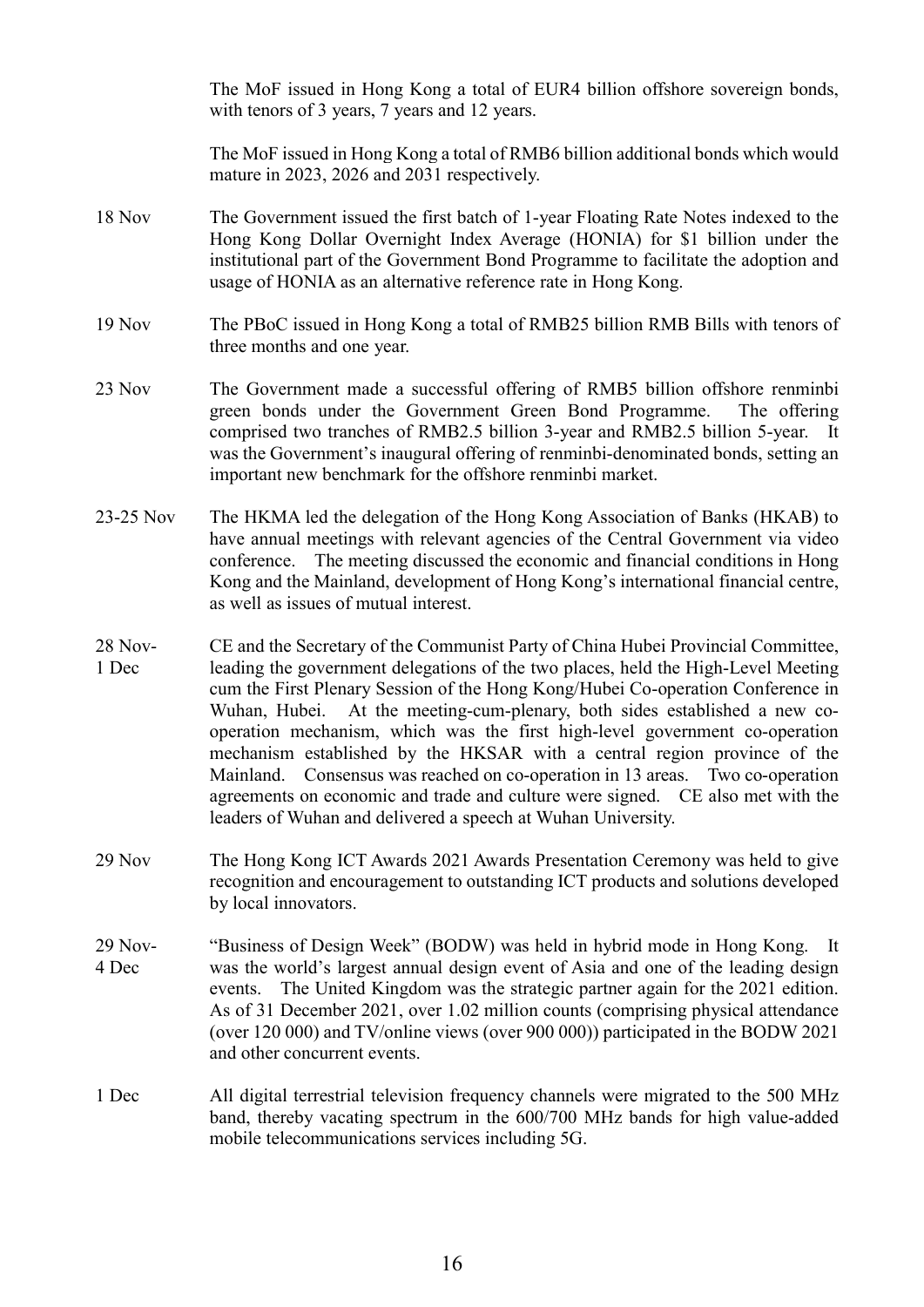The Development Bureau hosted the seminar for young construction professionals, with the theme "Catching the Next Wave", which aimed to provide insights to the young professionals on the coming opportunities and how to prepare for the next wave of major infrastructure development in meeting the social and economic needs of Hong Kong. The seminar brought together about 200 young construction professionals and stakeholders in the construction industry, with speakers from different entities of the industry sharing their views and advice on seizing opportunities in the future.

- 3 Dec The HKMA announced the launch of a new module on fintech under the Enhanced Competency Framework to promote talent development and enhance the professional competence of existing banking practitioners working in functions that involved technological innovation for financial services in the banking industry.
- 7 Dec The IA hosted the Asian Insurance Forum 2021 with the theme of "Opportunities and Challenges in the Post-pandemic New Normal", focusing on popular topics such as the dual circulation economic strategy, climate change and green finance, fintech development and regulatory outlook. More than 1 000 onsite or online guests in Hong Kong and around the Asia-Pacific region participated in the discussion.
- 8 Dec The Government published the Long Term Housing Strategy Annual Progress Report 2021. Based on the latest projection, the total housing supply target for the 10-year period from 2022/23 to 2031/32 is 430 000 units, with the public/private split of total housing supply maintaining at 70:30. Accordingly, the public housing supply target is 301 000 units, while the private housing supply target is 129 000 units. The Government has identified about 350 hectares of land required for providing about 330 000 public housing units, which can meet the estimated public housing demand of 301 000 units in the said 10-year period.
- 9 Dec The PBoC and the HKMA co-organised a joint seminar "Hong Kong's Positioning and Prospect as an International Financial Centre", with thematic discussions focusing on the positioning and future development of Hong Kong as an international financial centre and an offshore RMB business hub.
- 10 Dec With the active participation of the HKMA, HKAB and the DTC Association jointly launched the revised Code of Banking Practice to strengthen protection of banking consumers amidst latest development in financial technology and evolving consumer needs.

The Government launched the "Hong Kong Health Code" system to allow members of the public to register real-name accounts and use the system, so as to prepare for quarantine-free travel between Guangdong, Macao and Hong Kong.

- 13 Dec The HKMA announced a plan to suitably increase the issuance size of Exchange Fund Bills through increasing the issuance size of 91-day Exchange Fund Bills by \$5 billion in each of the eight regular tenders in January and February 2022, with a view to meeting the ongoing demand for Exchange Fund paper by banks amidst the abundance of liquidity in the banking system.
- 14 Dec The Mandatory Provident Fund Scheme Authority signed a MoU with the Monetary Authority of Macao on information exchange, professional training and technical sharing to strengthen cooperation between the two regulatory bodies.